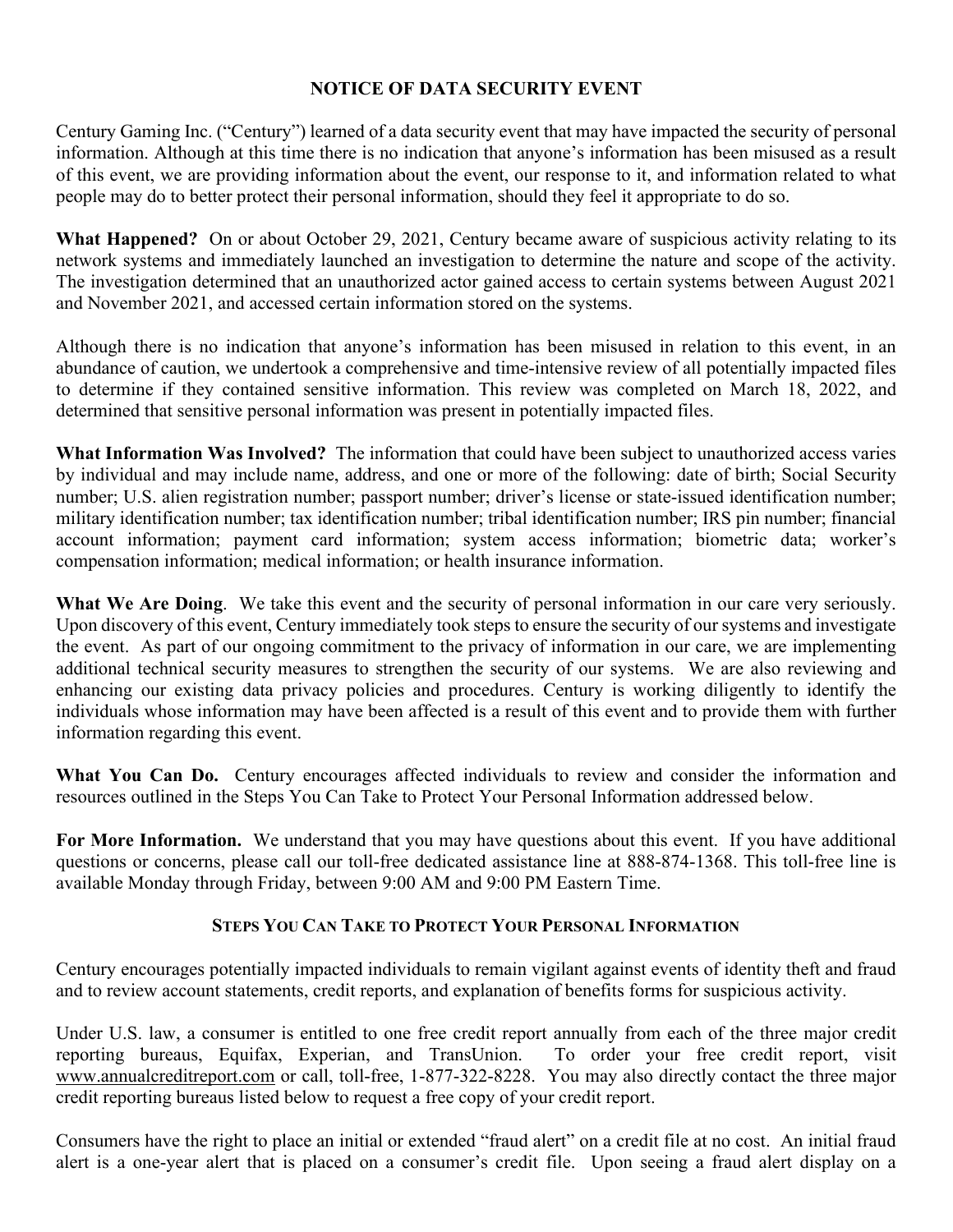consumer's credit file, a business is required to take steps to verify the consumer's identity before extending new credit. If you are a victim of identity theft, you are entitled to an extended fraud alert, which is a fraud alert lasting seven years. Should you wish to place a fraud alert, please contact any one of the three major credit reporting bureaus listed below.

As an alternative to a fraud alert, consumers have the right to place a "credit freeze" on a credit report, which will prohibit a credit bureau from releasing information in the credit report without the consumer's express authorization. The credit freeze is designed to prevent credit, loans, and services from being approved in your name without your consent. However, you should be aware that using a credit freeze to take control over who gets access to the personal and financial information in your credit report may delay, interfere with, or prohibit the timely approval of any subsequent request or application you make regarding a new loan, credit, mortgage, or any other account involving the extension of credit. Pursuant to federal law, you cannot be charged to place or lift a credit freeze on your credit report. To request a credit freeze, you will need to provide the following information:

- 1. Full name (including middle initial as well as Jr., Sr., II, III, etc.);
- 2. Social Security number;
- 3. Date of birth;
- 4. Addresses for the prior two to five years;
- 5. Proof of current address, such as a current utility bill or telephone bill;
- 6. A legible photocopy of a government-issued identification card (state driver's license or ID card, etc.); and
- 7. A copy of either the police report, investigative report, or complaint to a law enforcement agency concerning identity theft if you are a victim of identity theft.

Should you wish to place a credit freeze, please contact the three major credit reporting bureaus listed below:

| Equifax                                | <b>Experian</b>              | <b>TransUnion</b>                                             |
|----------------------------------------|------------------------------|---------------------------------------------------------------|
| https://www.equifax.com/personal/cred  | https://www.experian.com/hel | https://www.transunion.com/credi                              |
| it-report-services/                    |                              | t-help                                                        |
| 1-888-298-0045                         | 1-888-397-3742               | 1-833-395-6938                                                |
| Equifax Fraud Alert, P.O. Box 105069   |                              | Experian Fraud Alert, P.O.   TransUnion Fraud Alert, P.O. Box |
| Atlanta, GA 30348-5069                 | Box 9554, Allen, TX 75013    | 2000, Chester, PA 19016                                       |
| Equifax Credit Freeze, P.O. Box 105788 | Experian Credit Freeze, P.O. | TransUnion Credit Freeze, P.O.                                |
| Atlanta, GA 30348-5788                 | Box 9554, Allen, TX 75013    | Box 160, Woodlyn, PA 19094                                    |

You may further educate yourself regarding identity theft, fraud alerts, credit freezes, and the steps you can take to protect your personal information by contacting the consumer reporting bureaus, the Federal Trade Commission, or your state Attorney General.The Federal Trade Commission may be reached at: 600 Pennsylvania Avenue NW, Washington, DC 20580; www.identitytheft.gov; 1-877-ID-THEFT (1-877-438- 4338); and TTY: 1-866-653-4261. The Federal Trade Commission also encourages those who discover that their information has been misused to file a complaint with them. You can obtain further information on how to file such a complaint by way of the contact information listed above. You have the right to file a police report if you ever experience identity theft or fraud. Please note that in order to file a report with law enforcement for identity theft, you will likely need to provide some proof that you have been a victim. Instances of known or suspected identity theft should also be reported to law enforcement and your state Attorney General. This notice has not been delayed by law enforcement.

You may further educate yourself regarding identity theft, fraud alerts, credit freezes, and the steps you can take to protect your personal information by contacting the consumer reporting bureaus, the Federal Trade Commission, or your state Attorney General.The Federal Trade Commission may be reached at: 600